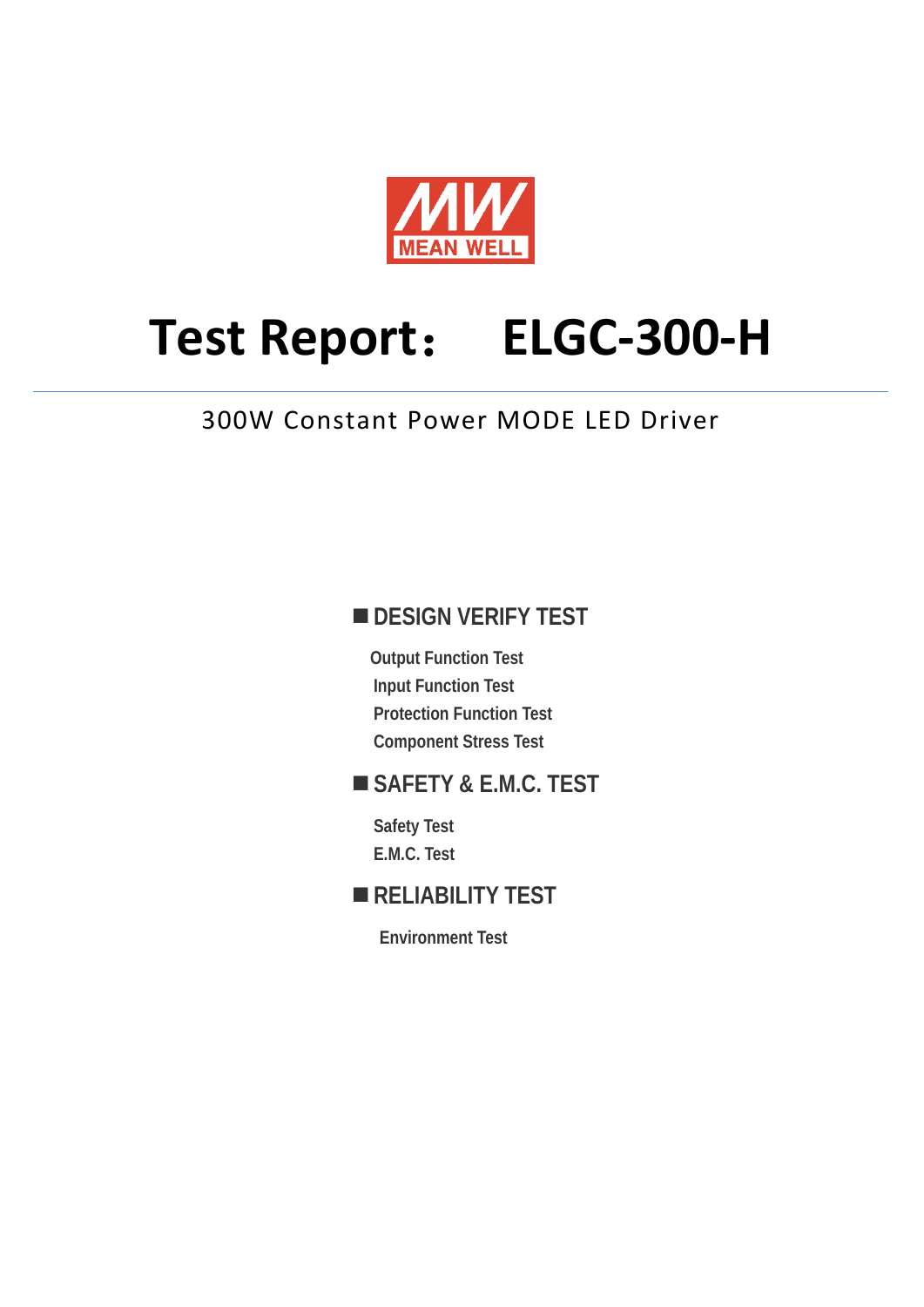

## **DESIGN VERIFY TEST**

## **OUTPUT FUNCTION TEST**

| <b>NO</b>      | <b>TEST ITEM</b>                                      | <b>SPECIFICATION</b>                      | <b>TEST CONDITION</b>                                 | <b>RESULT</b>                                                              |
|----------------|-------------------------------------------------------|-------------------------------------------|-------------------------------------------------------|----------------------------------------------------------------------------|
| 1              | CURRENT TOLERANCE                                     | $\pm$ 5%                                  | I/P: 100 VAC / 305 VAC                                | $<\pm 5\%$                                                                 |
|                |                                                       |                                           | O/P: FULL/ MIN LOAD                                   |                                                                            |
|                |                                                       |                                           | Ta: $25^{\circ}$ C                                    |                                                                            |
| $\overline{2}$ | CONSTANT CURRENT REGION                               | 29 V~58 V                                 | I/P: 230 VAC                                          | 5.8 V~58 V                                                                 |
|                |                                                       |                                           | O/P: FULL LOAD                                        |                                                                            |
|                |                                                       |                                           | Ta: $25^{\circ}$ C                                    |                                                                            |
| 3              | OPEN CIRCUIT VOLTAGE (max.)                           | 62 V                                      | I/P: 230 VAC                                          | 57.3V                                                                      |
|                |                                                       |                                           | O/P: NO LOAD                                          |                                                                            |
|                |                                                       |                                           | Ta: $25^{\circ}$ C                                    |                                                                            |
| 4              | <b>CURRENT RIPPLE</b>                                 | 5.0% max. @rated current                  | I/P: 230 VAC                                          | 3.53%                                                                      |
|                |                                                       |                                           | O/P: FULL LOAD                                        |                                                                            |
|                |                                                       |                                           | Ta: $25^{\circ}$ C                                    |                                                                            |
| 5              | CURRENT ADJ. RANGE                                    | $2.6 A - 8.0 A$                           | I/P: 230 VAC                                          | $2.6 A - 8.0 A$                                                            |
|                |                                                       |                                           | O/P: TESTING                                          |                                                                            |
|                |                                                       |                                           | Ta: $25^{\circ}$ C                                    |                                                                            |
| 6              | CONSTANT POWER                                        | O/P: 301.6W                               | I/P: 230 VAC                                          | TEST: OK                                                                   |
|                |                                                       |                                           | O/P: Vo×lo                                            |                                                                            |
|                |                                                       |                                           |                                                       |                                                                            |
| $\overline{7}$ | SET UP TIME(Max)                                      | 500ms/115VAC                              | I/P: 115 VAC                                          | 432 ms/115 VAC                                                             |
|                |                                                       | 500ms/230VAC                              | I/P: 230 VAC                                          | 452 ms/230 VAC                                                             |
|                |                                                       |                                           | O/P: FULL LOAD<br>Ta: $25^{\circ}$ C                  |                                                                            |
|                |                                                       |                                           |                                                       |                                                                            |
|                | INPUT=115VAC/50HZ@FULLLOAD                            |                                           | INPUT=230 VAC/50HZ @ FULL LOAD                        |                                                                            |
|                | CH1: Output Voltage CH2: AC Input Voltage<br>Tek Stop |                                           | CH1: Output Voltage CH2: AC Input Voltage<br>Tek Stop |                                                                            |
|                |                                                       | 140 V<br>Δ:<br>Ô<br>0.00V<br>@;           | n                                                     | $\begin{array}{c} 280 \text{ V} \\ 0.00 \text{ V} \end{array}$<br>Δ:<br>@: |
|                |                                                       | 432ms<br>Δ:<br>$@: -276ms$                |                                                       | 452ms<br>Δ:<br>@: -296ms                                                   |
|                |                                                       |                                           |                                                       |                                                                            |
|                |                                                       |                                           |                                                       |                                                                            |
|                |                                                       |                                           |                                                       |                                                                            |
|                | D<br>www                                              | A LE LA LA LA LA LA LA LA LA LA LA L      | 2                                                     |                                                                            |
|                |                                                       |                                           |                                                       |                                                                            |
|                |                                                       |                                           |                                                       |                                                                            |
|                |                                                       |                                           |                                                       |                                                                            |
|                |                                                       |                                           |                                                       |                                                                            |
|                | $\ket{1}$                                             |                                           | $\mathbb{E}$                                          |                                                                            |
|                | $Ch1$ 11.6 V NCh <sub>2</sub>                         | 250 V $\sqrt{N}$ M 100ms A Ch1 $f$ 46.4 V | $Ch1$ 11.6 V NCh <sub>2</sub>                         | 250 V $\sqrt{N}$ M 100ms A Ch1 $f$ 46.4 V                                  |
|                |                                                       | $\sqrt{60.00\%}$                          | $\sqrt{60.00\%}$                                      |                                                                            |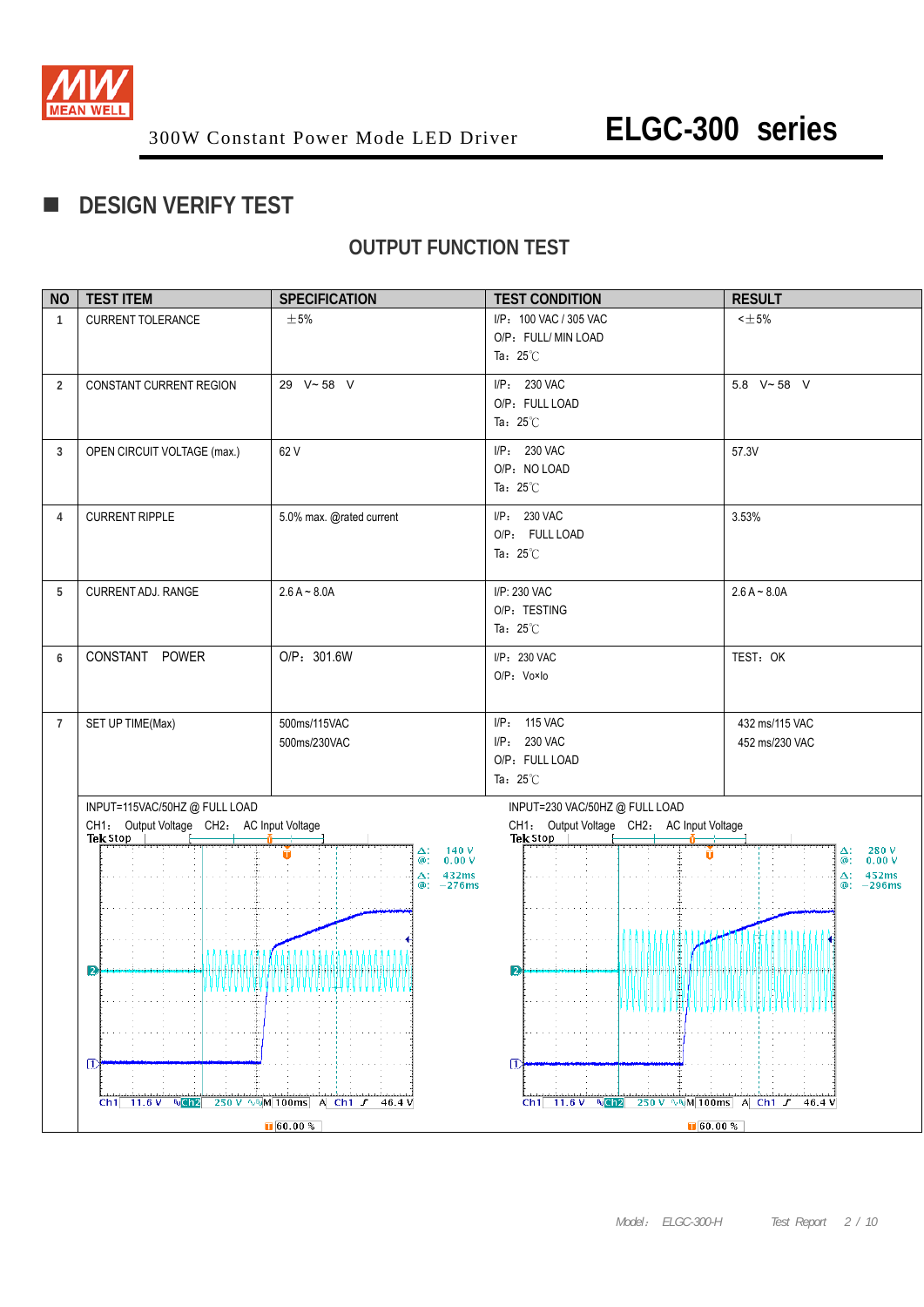

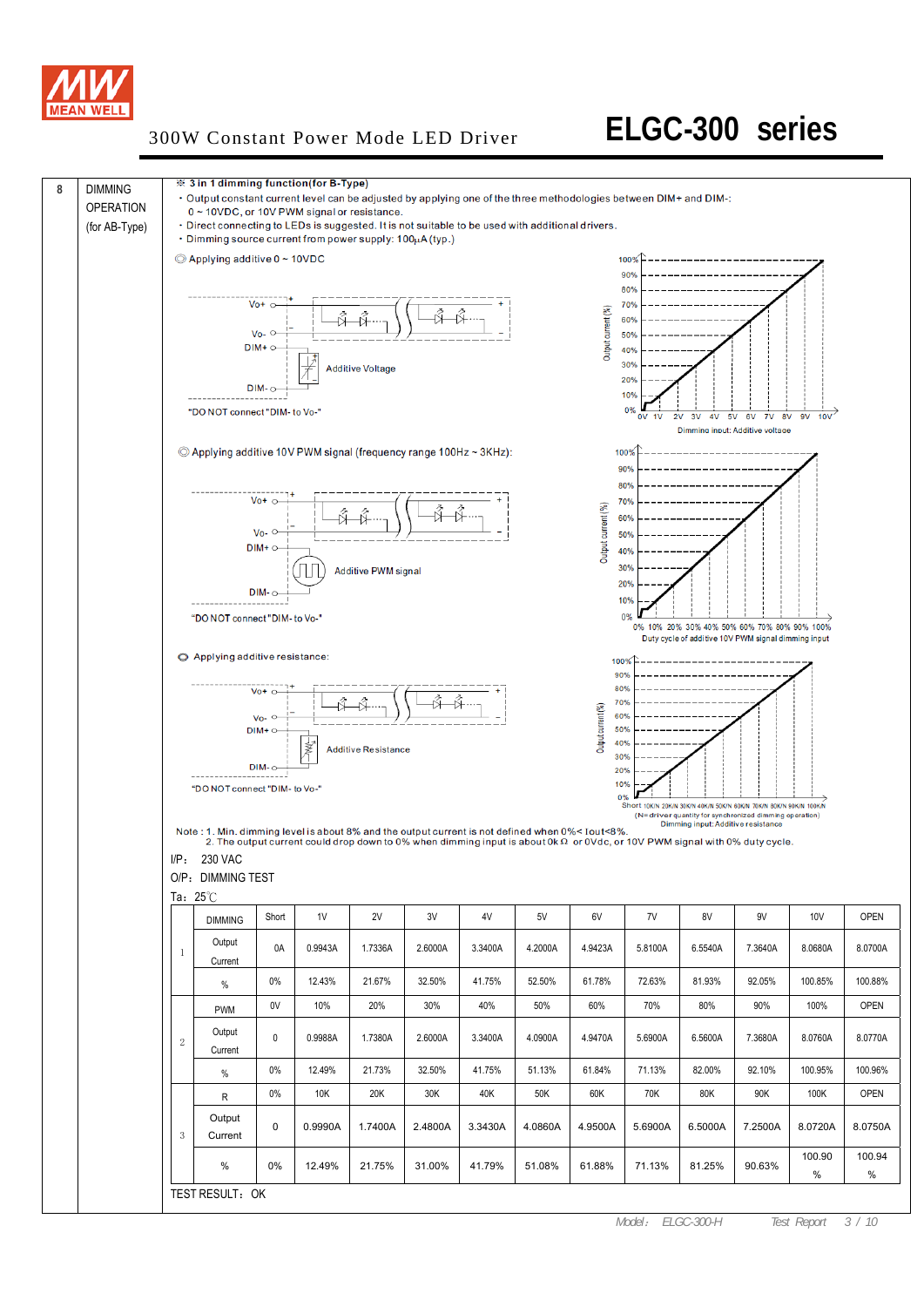

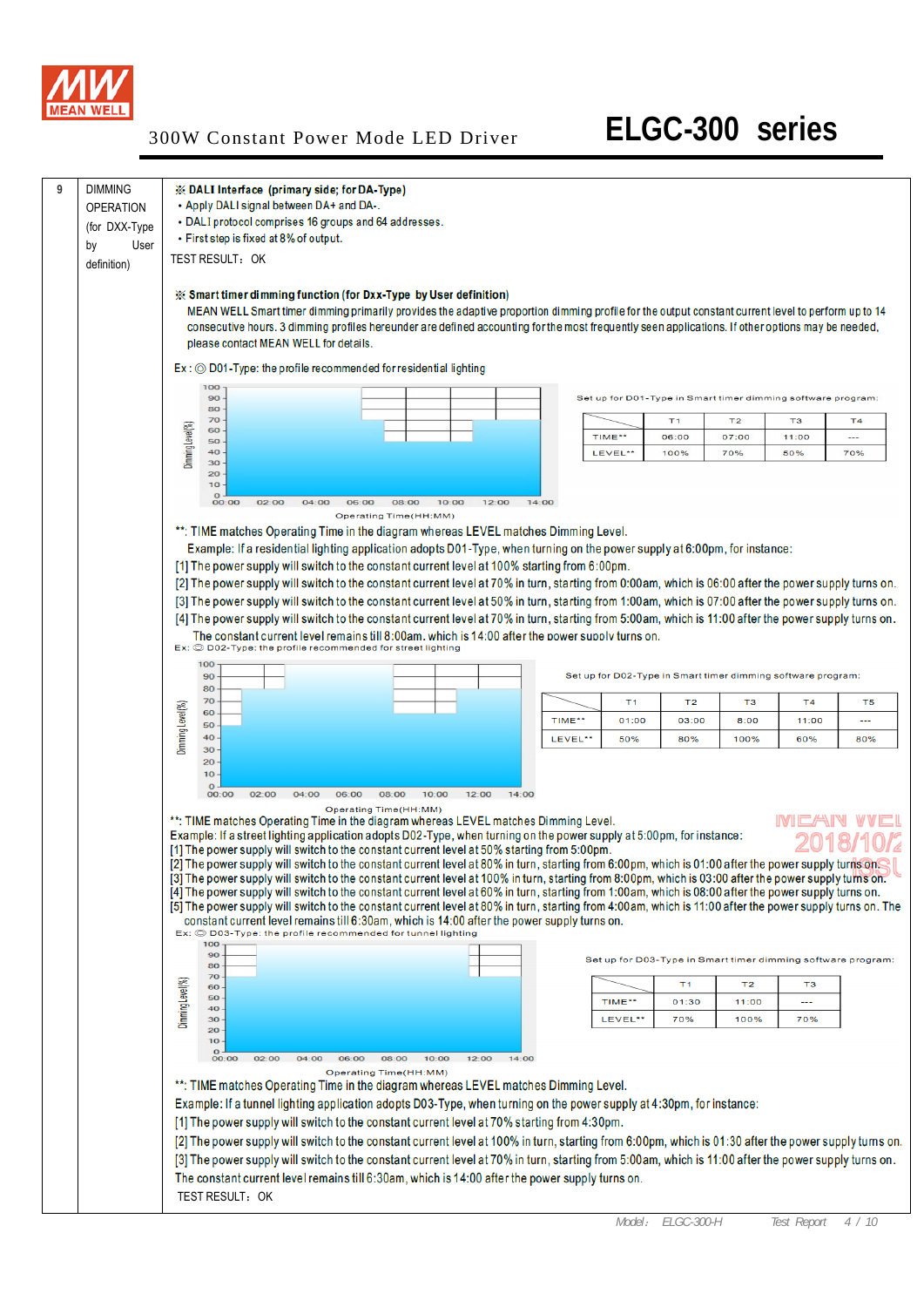

## **INPUT FUNCTION TEST**

| <b>NO</b>      | <b>TEST ITEM</b>                   | <b>SPECIFICATION</b>                                   | <b>TEST CONDITION</b>         | <b>RESULT</b>                  |  |  |  |  |
|----------------|------------------------------------|--------------------------------------------------------|-------------------------------|--------------------------------|--|--|--|--|
| 1              | <b>INPUT VOLTAGE RANGE</b>         | 90VAC~305 VAC                                          | I/P: TESTING                  | 87V~305V                       |  |  |  |  |
|                |                                    |                                                        | O/P: FULL LOAD                |                                |  |  |  |  |
|                |                                    |                                                        | (PLEASE CHECK DERATING CURVE) |                                |  |  |  |  |
|                |                                    |                                                        | Ta: $25^{\circ}$ C            |                                |  |  |  |  |
|                |                                    |                                                        | I/P:                          | TEST: OK                       |  |  |  |  |
|                |                                    |                                                        | LOW-LINE-3V=87 V              |                                |  |  |  |  |
|                |                                    |                                                        | HIGH-LINE+10V=315V            |                                |  |  |  |  |
|                |                                    |                                                        | O/P: FULL/MIN LOAD            |                                |  |  |  |  |
|                |                                    |                                                        | (PLEASE CHECK DERATING CURVE) |                                |  |  |  |  |
|                |                                    |                                                        | ON: 30 Sec OFF: 30 Sec 10MIN  |                                |  |  |  |  |
|                |                                    |                                                        | (POWER ON/OFF NO DAMAGE)      |                                |  |  |  |  |
|                |                                    |                                                        |                               |                                |  |  |  |  |
| $\overline{2}$ | <b>INPUT FREQUENCY RANGE</b>       | 47HZ ~63 HZ                                            | I/P: 90 VAC ~305 VAC          | TEST: OK                       |  |  |  |  |
|                |                                    | NO DAMAGE                                              | O/P: FULL~NO LOAD             |                                |  |  |  |  |
|                |                                    |                                                        | Ta: $25^{\circ}$ C            |                                |  |  |  |  |
| 3              | AC CURRENT                         | 115VAC/ 3.0 A                                          | I/P: 115 VAC                  | I = 2.817A/ 115VAC             |  |  |  |  |
|                |                                    | 230 VAC/ 1.6 A                                         | I/P: 230 VAC                  | $I = 1.403A/230VAC$            |  |  |  |  |
|                |                                    | 277 VAC/ 1.3 A                                         | I/P: 277 VAC                  | $I = 1.192A/277VAC$            |  |  |  |  |
|                |                                    |                                                        | O/P: FULL LOAD                |                                |  |  |  |  |
|                |                                    |                                                        | Ta: $25^{\circ}$ C            |                                |  |  |  |  |
| $\overline{4}$ | <b>LEAKAGE CURRENT</b>             | < 0.75mA / 277VAC                                      | I/P: 277 VAC<br>O/P: NO LOAD  | L-FG: 0.355mA<br>N-FG: 0.366mA |  |  |  |  |
|                |                                    |                                                        | Ta: $25^{\circ}$ C            |                                |  |  |  |  |
| 5              | POWER<br><b>STANDBY</b>            |                                                        | I/P: 230VAC                   | 0.42W                          |  |  |  |  |
|                | CONSUMPTION                        | <0.5W for A/B/DA-Type                                  | O/P: NO LOAD/STANDBY          |                                |  |  |  |  |
|                |                                    |                                                        | Ta: $25^{\circ}$ C            |                                |  |  |  |  |
|                |                                    |                                                        |                               |                                |  |  |  |  |
| 6              | INRUSH CURRENT(Typ)                | 45A<br>230 V/                                          | I/P: 230 VAC                  | I=36.6A/230VAC                 |  |  |  |  |
|                |                                    | <b>COLD START</b>                                      | O/P: FULL LOAD                | Twidth = $1020us$              |  |  |  |  |
|                |                                    | (twidth=1300us measured at 50%                         | Ta: $25^{\circ}$ C            |                                |  |  |  |  |
|                |                                    | Ipeak) COLD START at 230V                              |                               |                                |  |  |  |  |
|                | INPUT=230VAC/50HZ@FULLLOAD         |                                                        |                               |                                |  |  |  |  |
|                | CH2: Input current                 | CH1: AC Input Voltage                                  |                               |                                |  |  |  |  |
|                | Tek 运行                             | 触发?<br>Δ:<br>ത:                                        | $3.20 A$<br>$18.2 A$          |                                |  |  |  |  |
|                |                                    |                                                        | $\Delta$ : 1.02ms<br>1.02ms   |                                |  |  |  |  |
|                |                                    |                                                        |                               |                                |  |  |  |  |
|                |                                    |                                                        | Ch4 最大<br>36.6 A              |                                |  |  |  |  |
|                |                                    |                                                        |                               |                                |  |  |  |  |
|                |                                    |                                                        |                               |                                |  |  |  |  |
|                |                                    |                                                        |                               |                                |  |  |  |  |
|                |                                    |                                                        |                               |                                |  |  |  |  |
|                |                                    |                                                        |                               |                                |  |  |  |  |
|                |                                    |                                                        |                               |                                |  |  |  |  |
|                | Ch4 $\downarrow$ 10.0 A $\Omega$ M | Ch2 250 V \\M 400us A Ch4 J 15.2 A<br>$\sqrt{34.40\%}$ |                               |                                |  |  |  |  |
|                |                                    |                                                        |                               |                                |  |  |  |  |
|                |                                    |                                                        |                               |                                |  |  |  |  |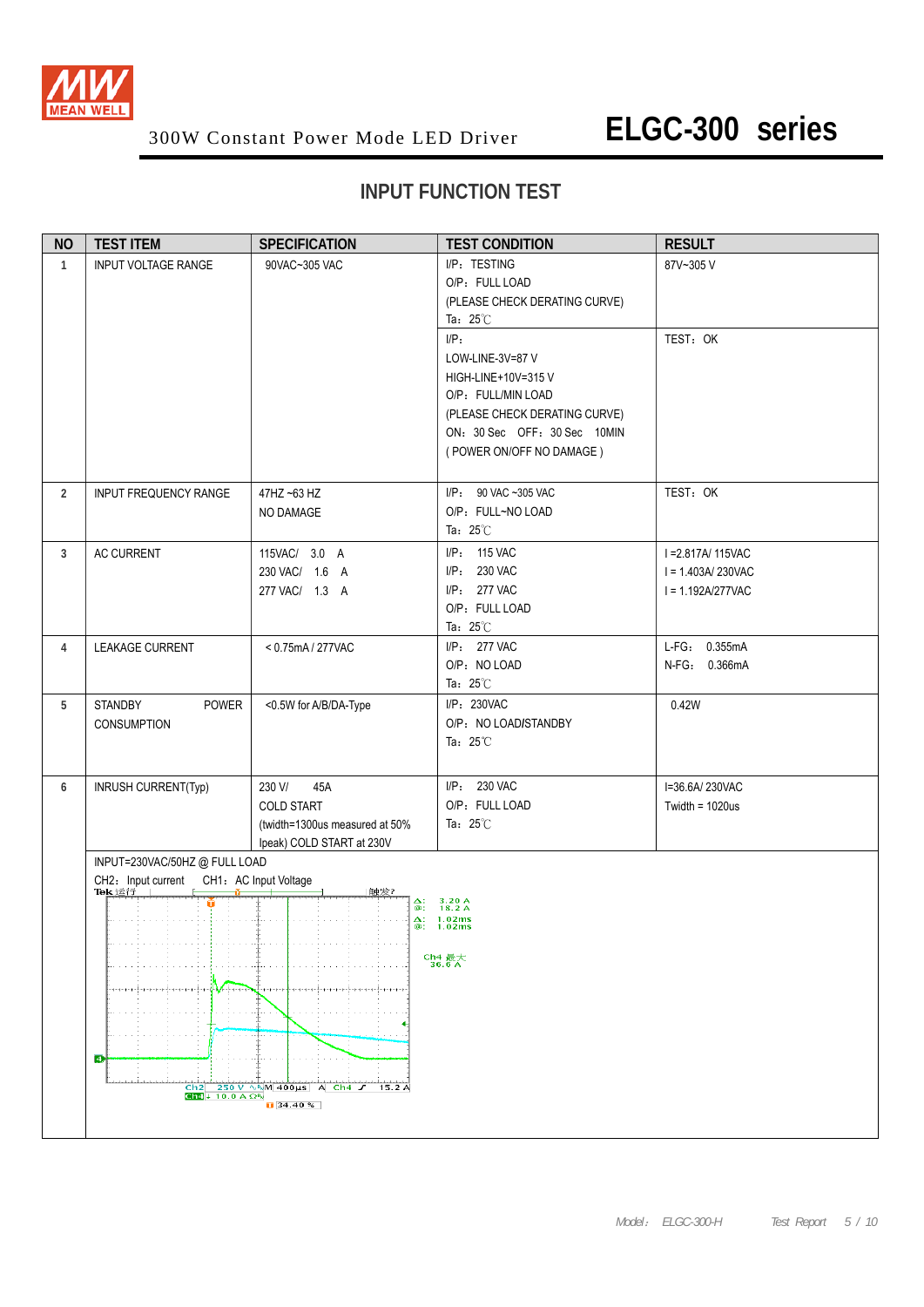

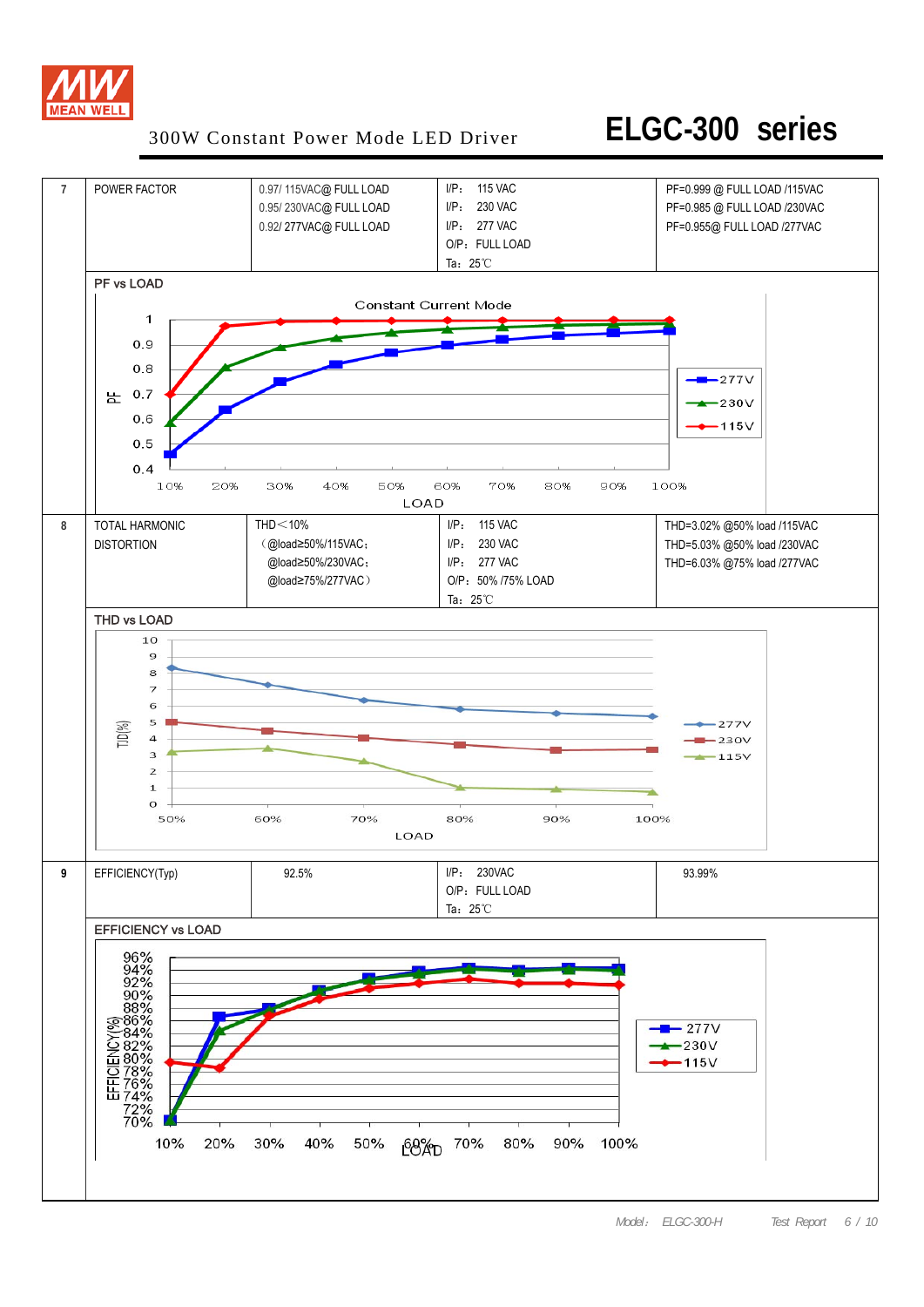

## **PROTECTION FUNCTION TEST**

| <b>NO</b> | <b>TEST ITEM</b>        | <b>SPECIFICATION</b>      | <b>TEST CONDITION</b>         | <b>RESULT</b>                                        |
|-----------|-------------------------|---------------------------|-------------------------------|------------------------------------------------------|
|           | OVER VOLTAGE PROTECTION | 61V~78V                   | 100VAC<br>IP:                 | 65.12V/100VAC                                        |
|           |                         |                           | 230VAC<br>$I/P$ :             | 65.12V/230VAC                                        |
|           |                         |                           | 305VAC<br>I/P:                | 65.18V/305VAC                                        |
|           |                         |                           | O/P <sub>z</sub><br>NO LOAD   | Shut down output voltage, re-power on to recovery    |
|           |                         |                           |                               |                                                      |
| 2         | <b>OVER TEMPERATURE</b> | NO DAMAGE                 | 100VAC<br>I/P:                | O.T.P. Active                                        |
|           | <b>PROTECTION</b>       |                           | $I/P$ :<br>230VAC             | Tcase>85 $C \pm 5$ °C, derate power automatically by |
|           |                         |                           | 305VAC<br>I/P:                | $6\%$ C max                                          |
|           |                         |                           | O/P: FULL LOAD                |                                                      |
| 3         | SHORT PROTECTION        | <b>SHORT EVERY OUTPUT</b> | 100VAC<br>$I/P$ :             | NO DAMAGE                                            |
|           |                         | 1 HOUR NO DAMAGE          | $I/P$ :<br>230VAC             | constant current limiting recovers automatically     |
|           |                         |                           | I/P:<br>305VAC                | after fault condition is removed                     |
|           |                         |                           | FULL LOAD<br>O/P <sub>z</sub> |                                                      |
|           |                         |                           | Ta: $25^{\circ}$ C            |                                                      |

#### **COMPONENT STRESS TEST**

| <b>NO</b>      | <b>TEST ITEM</b>                                           | <b>SPECIFICATION</b>                            | <b>TEST CONDITION</b>                                                                                                                                                       | <b>RESULT</b>                             |
|----------------|------------------------------------------------------------|-------------------------------------------------|-----------------------------------------------------------------------------------------------------------------------------------------------------------------------------|-------------------------------------------|
| $\mathbf{1}$   | <b>PWM Transistor</b><br>(D to S) or (C to E) Peak Voltage | Rated<br>Q <sub>5</sub><br>23.9A/600V           | $I/P$ : High-Line +3V =308V<br>O/P: (1) Full Load Turn on<br>(2) Output Short<br>(3) Full load continue<br>Ta: $25^{\circ}$ C                                               | (1)456V<br>(2) 482V<br>$(3)$ 470V         |
| $\overline{2}$ | <b>PFC</b> Transistor                                      | Rated<br>Q1<br>22A/600V                         | I/P: High-Line +3V =308V<br>O/P: (1)Full Load<br>(2) Output Short<br>(3) Full Load continue                                                                                 | (1)502V<br>(2)472V<br>(3)498V             |
| 3              | P.F.C DIODE                                                | Rated<br>D <sub>1</sub><br>10A/600 V            | I/P: High-Line +3V =308V<br>O/P: (1) Full Load Turn on<br>(2) Output Short<br>(3) Full load continue<br>Ta: $25^{\circ}$ C                                                  | (1)450V<br>(2)454V<br>(3)450V             |
| 4              | Diode Peak Voltage                                         | Q100 Rated<br>35A/150V                          | I/P: High-Line +3V =308V<br>O/P: (1)Full Load<br>(2) Output Short<br>(3) Full Load continue<br>(4) No Load<br>Ta: $25^{\circ}$ C                                            | (1)122V<br>(2)22.8V<br>(3)121V<br>(4)120V |
| 5              | Input Capacitor Voltage                                    | Rated:<br>C <sub>5</sub><br>450 V<br>$150 \mu/$ | I/P: High-Line +3V =308 V<br>O/P: (1)Full Load input on/off<br>(2) Min load input on /Off<br>(3) Full Load /Min load Change<br>(4) Full load continue<br>Ta: $25^{\circ}$ C | (1)446V<br>(2)444V<br>(3)444V<br>(4)452V  |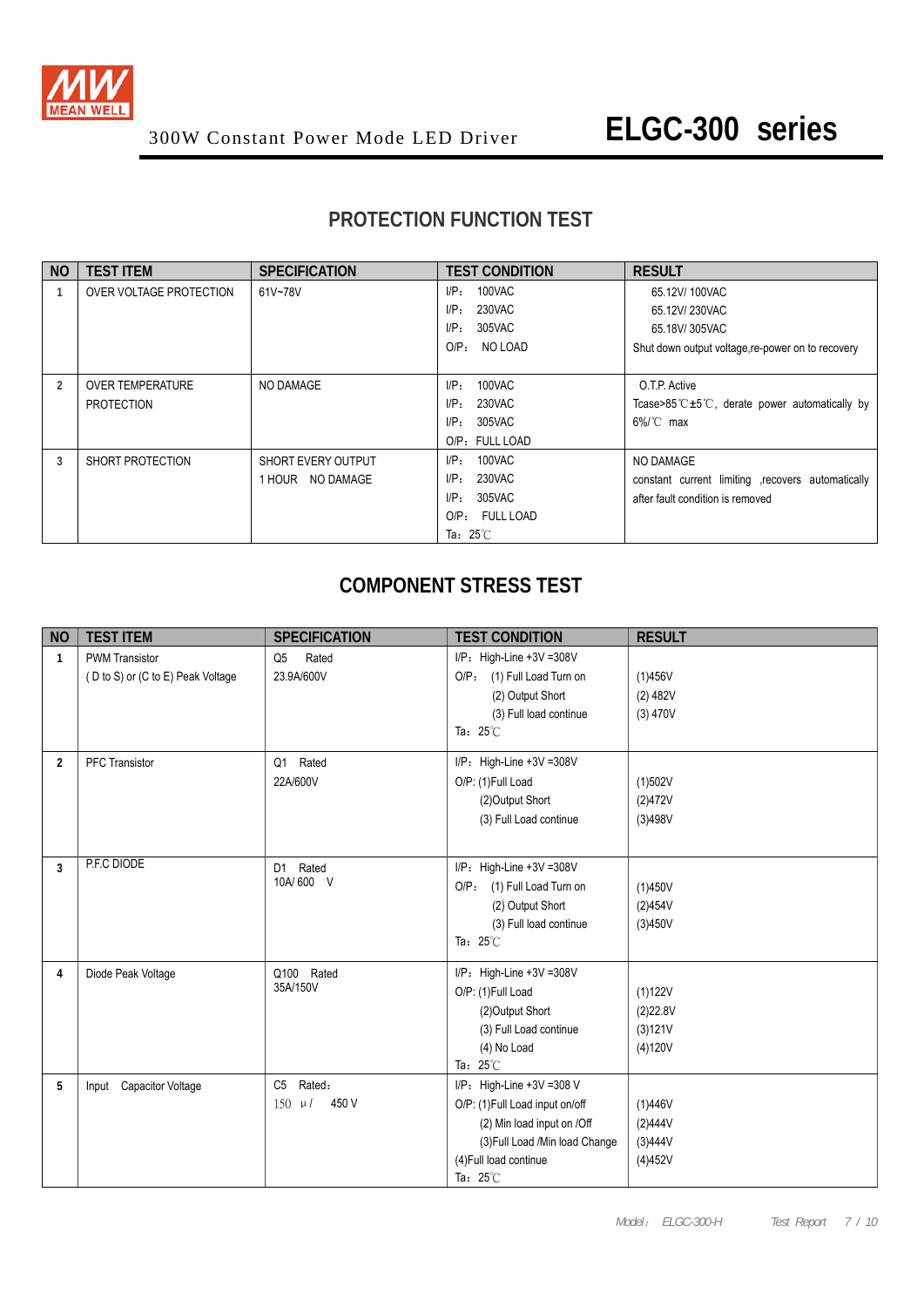

| Control IC Voltage Test | Rated<br>U <sub>2</sub> | $I/P$ : High-Line +3V =308V |           |
|-------------------------|-------------------------|-----------------------------|-----------|
|                         | 16 V                    | O/P(1)FULL LOAD             | (1) 14.2V |
|                         |                         | (2) Output Short            | (2) 14.2V |
|                         |                         | (3)0.V.P.                   | (3) 14.2V |
|                         |                         | (4) NO LOAD VR.LOW LINE     | (4) 13.2V |
|                         |                         | Ta: $25^\circ\text{C}$      |           |

## **SAFETY TEST**

| <b>NO</b> | <b>TEST ITEM</b>            | <b>SPECIFICATION</b>             | <b>TEST CONDITION</b>            | <b>RESULT</b>                    |
|-----------|-----------------------------|----------------------------------|----------------------------------|----------------------------------|
|           | WITHSTAND VOLTAGE           | 3.75KVAC/min<br>$I/P-O/P$ :      | 4.125 KVAC/min<br>$I/P$ -O/P $:$ | 2.832mA<br>$I/P$ -O/P:           |
|           |                             | 2 KVAC/min<4.5mA<br>$I/P-FG$ :   | $I/P-FG: 2.4KVAC/min$            | $I/P-FG$ :<br>3.120mA            |
|           |                             | O/P-FG: 1.5KVAC/min              | O/P-FG: 1.8 KVAC/min             | $O/P-FG$ :<br>3.883mA            |
|           |                             |                                  | Ta: $25^{\circ}$ C               | NO DAMAGE                        |
| 2         | <b>ISOLATION RESISTANCE</b> | $I/P$ -O/P: 500VDC>100M $\Omega$ | 500<br>$I/P-O/P$ :<br>VDC        | $>9999$ GQ<br>$I/P$ -O/P:        |
|           |                             | $I/P-FG$ :<br>500VDC>100MΩ       | $I/P\text{-FG}$ :<br>500<br>VDC  | $I/P-FG$ :<br>$>9999$ G $\Omega$ |
|           |                             | $O/P-FG: 500VDC > 100MO$         | $O/P-FG$ :<br><b>VDC</b><br>500  | $>9999$ G Q<br>$O/P-FG$ :        |
|           |                             |                                  | Ta: $25^{\circ}$ C               | NO DAMAGE                        |
| 3         | <b>GROUNDING CONTINUITY</b> | FG(PE) TO CHASSIS                | 2 <sub>min</sub><br>40A          |                                  |
|           |                             | OR TRACE $<$ 100<br>$m\Omega$    | Ta:25 $\mathbb{C}$               | $21 \text{m}\Omega$              |
|           |                             |                                  |                                  |                                  |

## **E.M.C TEST**

| <b>NO</b>      | <b>TEST ITEM</b>                                                                                                                | <b>SPECIFICATION</b>                                               | <b>TEST CONDITION</b>                                          | <b>RESULT</b> |  |  |  |
|----------------|---------------------------------------------------------------------------------------------------------------------------------|--------------------------------------------------------------------|----------------------------------------------------------------|---------------|--|--|--|
| $\mathbf{1}$   | <b>HARMONIC</b>                                                                                                                 | EN61000-3-2<br><b>CLASS C</b>                                      | I/P: 230VAC/50HZ<br>O/P: FULL/50% LOAD<br>Ta: $25^{\circ}$ C   | <b>PASS</b>   |  |  |  |
| 2              | CONDUCTION                                                                                                                      | EN55015                                                            | I/P: 230 VAC/50HZ<br>O/P: FULL LOAD<br>Ta: $25^\circ\text{C}$  | <b>PASS</b>   |  |  |  |
| 3              | <b>RADIATION</b>                                                                                                                | EN55015                                                            | I/P: 230 VAC/50HZ<br>O/P: FULL LOAD<br>Ta: $25^{\circ}$ C      | <b>PASS</b>   |  |  |  |
| 4              | E.S.D                                                                                                                           | EN61000-4-2<br><b>LIGHT INDUSTRY</b><br>Air: 8KV<br>Contact: 4KV   | I/P: 230 VAC/50HZ<br>O/P: FULL LOAD<br>Ta: $25^\circ$ C        | <b>PASS</b>   |  |  |  |
| 5              | E.F.T                                                                                                                           | EN61000-4-4<br><b>LIGHT INDUSTRY</b><br>INPUT: 2KV                 | 230VAC/50HZ<br>$I/P$ :<br>O/P: FULL LOAD<br>Ta: $25^{\circ}$ C | <b>PASS</b>   |  |  |  |
| 6              | <b>SURGE</b>                                                                                                                    | EN61000-4-5<br><b>LIGHT INDUSTRY</b><br>$L-N$ : $4KV$<br>L-PE: 6KV | 230VAC/50HZ<br>UP:<br>O/P: FULL LOAD<br>Ta: $25^\circ$ C       | <b>PASS</b>   |  |  |  |
| $\overline{7}$ | Test by certified Lab & Test Report Prepare. Any contradictions of the test results please refer to the latest EMC test report. |                                                                    |                                                                |               |  |  |  |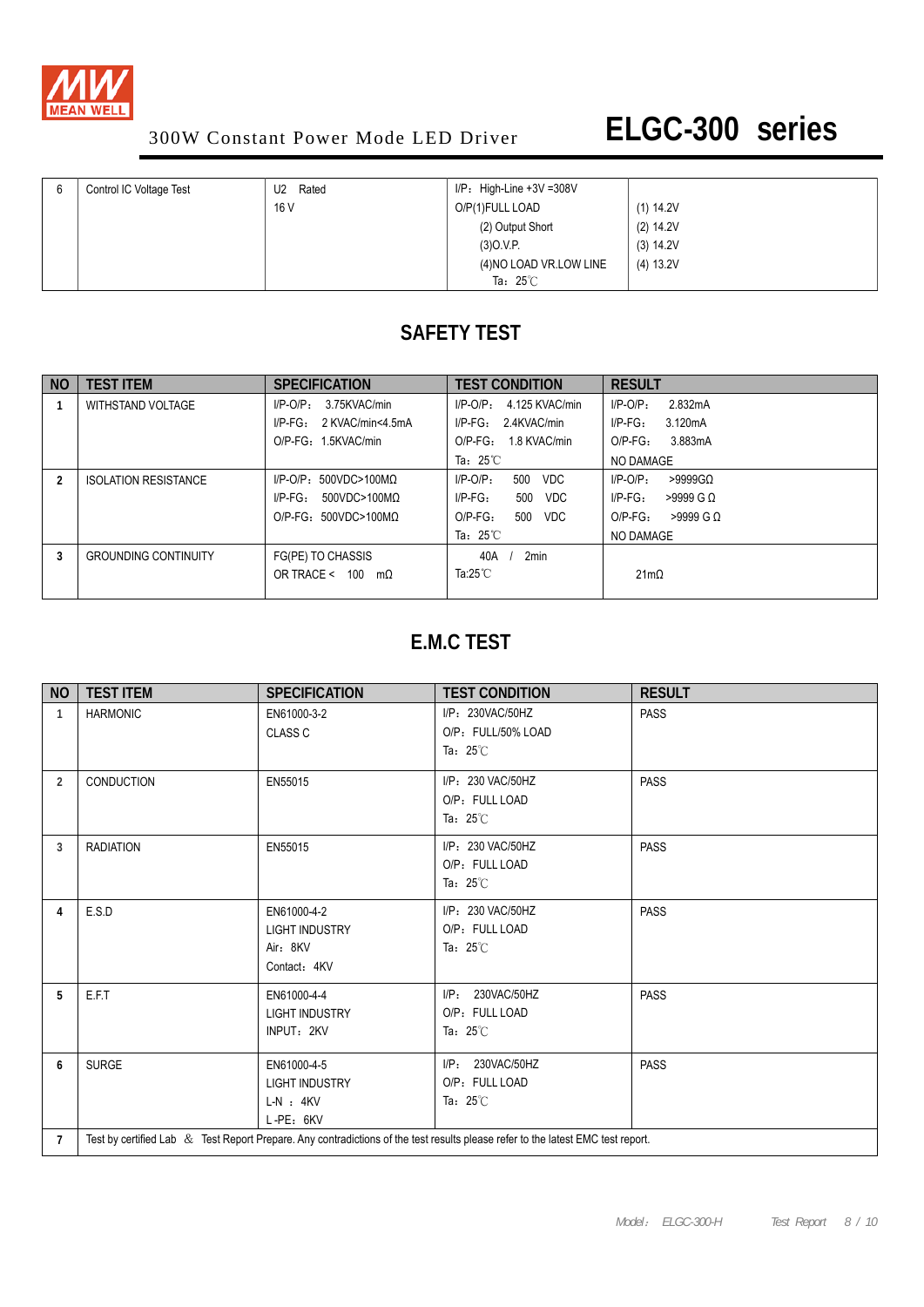

## **RELIABILITY TEST**

#### **ENVIRONMENT TEST**

| <b>NO</b>      | <b>TEST ITEM</b>                                                                       |                         | <b>SPECIFICATION</b>                                          |                                                                  | <b>TEST CONDITION</b>                                                                                                                                                                                         | <b>RESULT</b>            |
|----------------|----------------------------------------------------------------------------------------|-------------------------|---------------------------------------------------------------|------------------------------------------------------------------|---------------------------------------------------------------------------------------------------------------------------------------------------------------------------------------------------------------|--------------------------|
| $\mathbf{1}$   | TEMPERATURE RISE TEST                                                                  |                         | MODEL: EIGC-300-H                                             | 1. ROOM AMBIENT BURN-IN: 2 HRS<br>2. HIGH AMBIENT BURN-IN: 2 HRS | $I/P$ : 230VAC O/P: FULL LOAD Ta= 24.8°C<br>I/P: 230VAC O/P: FULL LOAD Ta=42°C                                                                                                                                |                          |
|                |                                                                                        |                         | NO.                                                           | Position                                                         | ROOM AMBIENT Ta= 24.8 °C                                                                                                                                                                                      | HIGH AMBIENT Ta=42 °C    |
|                |                                                                                        |                         | $\mathbf{1}$                                                  | RT <sub>1</sub>                                                  | 50.1°C                                                                                                                                                                                                        | 72.7°C                   |
|                |                                                                                        |                         | 2                                                             | L1                                                               | 52.0°C                                                                                                                                                                                                        | 74.8°C                   |
|                |                                                                                        |                         | 3                                                             | BD <sub>1</sub>                                                  | 54.8°C                                                                                                                                                                                                        | 76.4°C                   |
|                |                                                                                        |                         | $\overline{\mathbf{4}}$                                       | C <sub>5</sub>                                                   | 52.9°C                                                                                                                                                                                                        | 75.7°C                   |
|                |                                                                                        |                         | $\sqrt{5}$                                                    | Q2                                                               | 53.8°C                                                                                                                                                                                                        | 76.0°C                   |
|                |                                                                                        |                         | 6                                                             | D1                                                               | 55.7°C                                                                                                                                                                                                        | 77.7°C                   |
|                |                                                                                        |                         | $\overline{7}$                                                | Q6                                                               | 55.7°C                                                                                                                                                                                                        | 78.1°C                   |
|                |                                                                                        |                         | 8                                                             | Q5                                                               | 56.2°C                                                                                                                                                                                                        | 79.1°C                   |
|                |                                                                                        |                         | 9                                                             | U <sub>2</sub>                                                   | $51.8^{\circ}$ C                                                                                                                                                                                              | 74.1°C                   |
|                |                                                                                        |                         | 10                                                            | R <sub>8</sub>                                                   | $52.9^{\circ}$                                                                                                                                                                                                | 74.9℃                    |
|                |                                                                                        |                         | 11                                                            | C41                                                              | $52.5^{\circ}$                                                                                                                                                                                                | 75.6°C                   |
|                |                                                                                        |                         | 12                                                            | T1                                                               | $61.2^{\circ}$ C                                                                                                                                                                                              | 93.7°C                   |
|                |                                                                                        |                         | 13                                                            | Q100                                                             | 55.9°C                                                                                                                                                                                                        | $80.9^{\circ}$ C         |
|                |                                                                                        |                         | 14                                                            | Q101                                                             | 58.5°C                                                                                                                                                                                                        | $83.5^{\circ}$ C         |
|                |                                                                                        |                         | 15                                                            | U107                                                             | 55.4°C                                                                                                                                                                                                        | 80.4°C                   |
|                |                                                                                        |                         | 16                                                            | C <sub>103</sub>                                                 | $52.4^{\circ}$ C                                                                                                                                                                                              | 76.5℃                    |
|                |                                                                                        |                         | 17                                                            | C <sub>102</sub>                                                 | 52.0°C                                                                                                                                                                                                        | 76.0℃                    |
|                |                                                                                        |                         | 18                                                            | T500                                                             | 53.7°C                                                                                                                                                                                                        | 77.9°C                   |
|                |                                                                                        |                         | 19                                                            | C562                                                             | 52.8°C                                                                                                                                                                                                        | 76.8°C                   |
|                |                                                                                        |                         | 20                                                            | U510                                                             | 55.9°C                                                                                                                                                                                                        | 79.0°C                   |
| $\overline{2}$ | LOW TEMPERATURE<br>TURN ON TEST                                                        |                         |                                                               | TURN ON AFTER 2 HOUR                                             | I/P: 305VAC/100VAC<br>O/P: 100% LOAD/85% LOAD<br>Ta= $-45^{\circ}$ C/-35 $^{\circ}$ C                                                                                                                         | TEST: OK                 |
| 3              | <b>HIGH HUMIDITY</b><br><b>HIGH TEMPERATURE</b><br><b>HIGH VOLTAGE</b><br>TURN ON TEST |                         | AFTER 12 HOURS<br>IN CHAMBER ON<br>CONTROL 40 °C<br>NO DAMAGE |                                                                  | I/P: 305VAC<br>O/P: FULL LOAD<br>Ta=40 $^{\circ}$ C<br>HUMIDITY= 95% R.H                                                                                                                                      | TEST: OK                 |
| 4              | TEMPERATURE<br>COEFFICIENT                                                             | $\pm$ 0.03%/°C (0~60°C) |                                                               |                                                                  | I/P: 230 VAC<br>O/P: FULL LOAD                                                                                                                                                                                | $\pm$ 0.025%/°C (0~60°C) |
| 5              | STORAGE TEMPERATURE TEST                                                               |                         | $-40 - +80^{\circ}$ C                                         |                                                                  | 1. Thermal shock Temperature: -45°C ~ +85°C<br>2. Temperature change rate : 25°C / MIN<br>3. Dwell time low and high temperature : 30 MIN/EACH<br>4. Total test cycle: 200CYCLE<br>5. Input/Output condition: |                          |